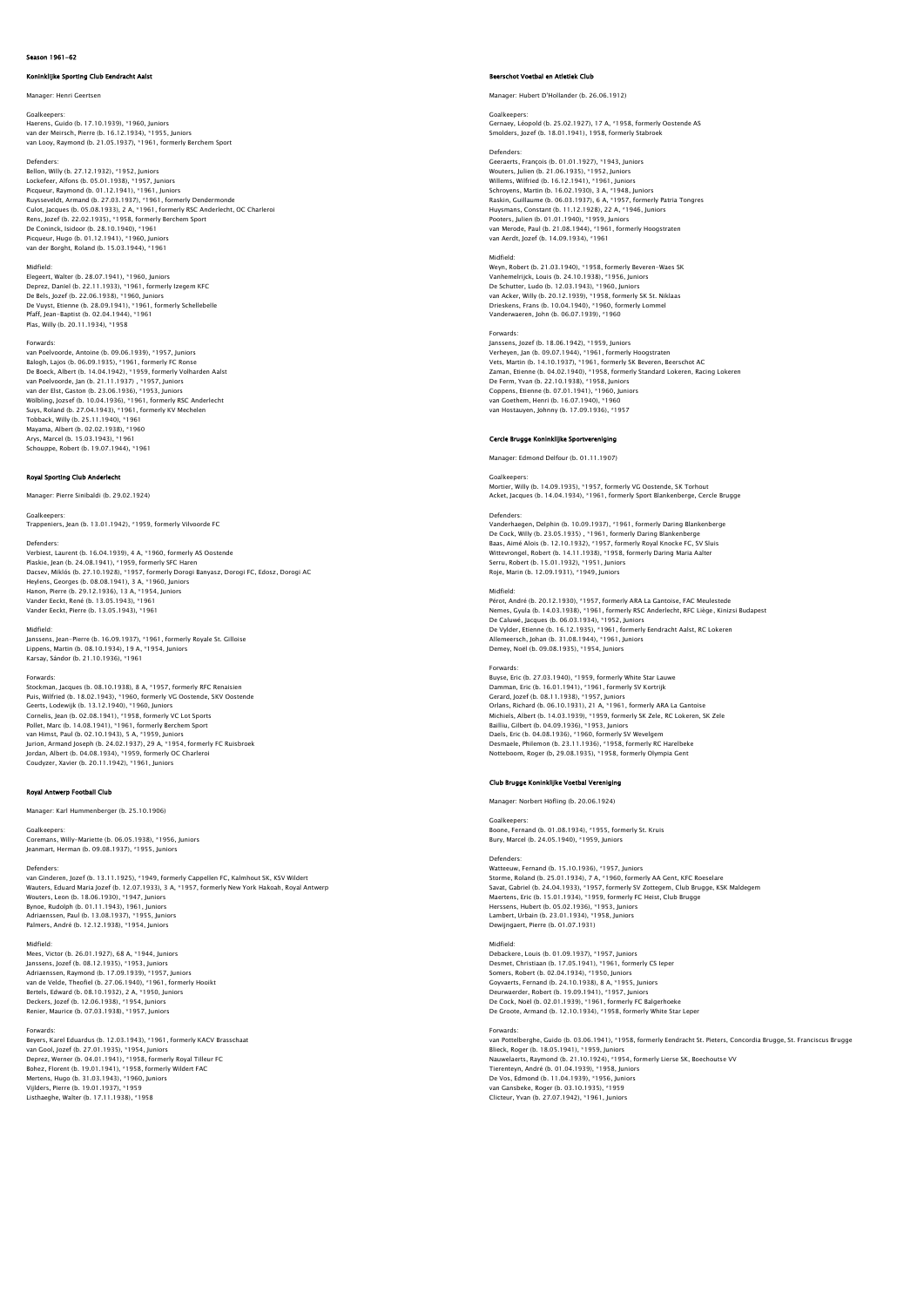# Royal Daring Club Brus

# Manager: Leonard De Naver

Goalkeepers: Luypaerts, Florent (b. 18.10.1931), \*1959, formerly Verbroedering Geel KFC Goossens, Jean-Pierre (b. 13.11.1935), \*1958

Defenders:<br>Bauweraerts, Gustave (b. 10.05.1936), \*1960, formerly Herentals KFC<br>Saeys, Charles (b. 15.11.1933), 5 A, \*1953, Juniors<br>De Brandt, Gilbert (b. 15.04.1941), \*1961 Dewin, René (b. 01.12.1940), \*1961 Herreman, Emiel (b. 21.07.1935), \*1961 Jochmans, Henri (b. 01.10.1938), \*1961

### Midfield:

van Kerkhoven, Robert (b. 1924), 9 A, \*1945, Juniors Deck, Alphonse (b. 18.02.1932), \*1953, Juniors<br>Coclet, Roland (b. 02.04.1941), \*1960, formerly Athenée FC<br>Claes, Omer (b. 04.06.1937), \*1959, formerly RC Mechelen<br>Mayunga, Maximilien (b. 28.10.1934), \*1959<br>Verhoeven, Pierr Eeman, Marcel (b. n/a), \*1961

Forwards: Verlinden, Henri (b. 09.06.1935), \*1959, formerly Boom KFC Moyson, Roland (b. 13.04.1934), 1 A, \*1951, formerly Meise De Vlegelaer, Donald (b. 16.04.1939), \*1961, formerly Eeklo Assaka, André (b. 01.09.1937), \*1960, formerly Dragons Léopoldstadt<br>Randoux, Armand (b. 21.11.1943), \*1961, Juniors<br>Smeets, Maurice (b. 12.10.1942), \*1961, Juniors<br>Schaekels, Alphonse (b. 13.11.1941), \*1961 Foulon, Roger (b. 04.06.1943), \*1961 Cauwenbergh, François (b. 23.03.1941), \*1960

# ninklijke Football Club D

Manager: Marcel Vercammen (b. 29.01.1918)

# Goalkeepers:

Goeleven, Homerus (b. 14.05.1935), \*1955, formerly Daring Leuven

Defenders: Bos, Armand (b. 29.06.1937), \*1960, formerly Looi Sport Martens, Leon (b. 15.01.1937), \*1961, formerly Hasselt VV van Thielen, Edward (b. 19.12.1936), \*1961, formerly Lierse SK, Everbeur Verdonck, Victor (b. 19.11.1930), \*1955 Boeckx, Jozef (b. 19.04.1939), \*1960, formerly Oevel Greeven, Bony (b. 13.11.1936), \*1961 Drijvers, Jozef (b. 03.12.1934), \*1955

Midfield:

van Elderen, Willy (b. 08.01.1934), \*1961, formerly RC Tienen Karremans, Willy (b. 26.03.1935) , \*1960, formerly Looi Sport van Rompay, Louis (b. 14.07.1938), \*1961 van Camp, Jozef (b. 03.04.1936), \*1961

### Forwards:

Saenen, Henri (b. 24.12.1934), \*1960, formerly Sparta Schaffen van Roosbroeck, Julien (b. 09.10.1935), \*1958 van Rompay, Hans (b. 13.11.1940), \*1961 Maes, Marcel (b. 10.10.1933), \*1961

# Olympic Club de Charleroi

Manager: Henri Grunbau

# Goalkeepers:

Gerard, Jacques (b. 20.01.1938), \*1958, Juniors Duquesne, Jacques (b. 22.04.1940), \*1958, Juniors

Defenders: Delanghe, Georges (b. 05.05.1936), \*1953, Juniors van Laer, Henri (b. 28.11.1938), \*1957, Jun van Sevenant, Jean-Marie (b. 28.06.1941), \*1960, Juniors Cenci, Giorgio (b. 01.10.1942), \*1961

### Midfield:

Vardai, László (b. 22.02.1934), \*1960, formerly FC Liège Maertens, Robert (b. 24.01.1930), 12 A, \*1959, formerly Royal Antwerp FC De Bacq, Jean-Marie (b. 02.12.1941), \*1959, Juniors<br>Deschrijver, Marcel (b. 27.06.1932), \*1950, Juniors<br>Génicot, Guy (b. 13.04.1938), \*1959<br>Frivaldi, Jozsef (b. 07.12.1937), \*1961, formerly Alemannia Aachen, Honved SE Dubois, Jean-Jacques (b. 01.10.1937), \*1961 Botti, Franz (b. 25.08.1946), \*1961

Forwards:

# Silvagni, Dominique (b. 09.10.1939), \*1957, Juniors Piters, André (b. 18.01.1931), 22 A, \*1961, formerly Standard Club de Liège, Herve FC<br>Lepère, Hubert (b. 01.03.1940), \*1961, formerly Dinant<br>Coppens, Henri François (b. 29.04.1930), 47 A, \*1961, formerly Beerschot AC<br>Demeu Hody, Jean-Claude (b. 30.03.1944), \*1961 Thomas, Pierre (b. 17.09.1936), \*1961

# .<br>Ion Royale Athlétique La Ga

Manager: Louis Verstraeten

# Goalkeepers: Demeyer, Georges (b. 11.09.1935), \*1952, Juniors Seghers, Armand (b. 21.06.1926), 11 A, \*1946, formerly St. Laruens VC Zelzate

Defenders: Martens, Roland (b. 11.12.1938), \*1956, formerly Eendracht Aalst Mahieu, Robert (b. 1942), \*1960, Juniors De Vreese, Antoine (b. 10.01.1940), \*1959, Juniors

Brondeel, Noёl (b. 25.12.1940), \*1959, formerly Hamme VW Vermeulen, Etienne (b. 26.05.1945), \*1961, Juniors De Naeyer, Richard (b. 02.10.1936), \*1957

### Midfield:

van Huffel, Norbert (b. 27.12.1931), \*1948, Juniors Delmulle, Norbert (b. 04.01.1934), \*1953, Juniors Lambert, Eric (b. 30.01.1936), \*1956, formerly SK Steenbrugge van Herpe, André (b. 26.10.1933), 7 A, \*1951, Juniors van Hoecke, Paul (b. 02.11.1935)

### Forwards:

Banky, Ferenc (b. 06.08.1934), \*1960, formerly OC Charleroi<br>Storme, James (b. 12.04.1943), \*1960, Juniors<br>van Ingelgem, Hendrik (b. 19.09.1941), \*1961, formerly Rode<br>Defreyne, Etienne (b. 19.11.1941), \*1960, formerly AA Ge Verschueren, André (b. 10.02.1940), \*1959, Juniors Segers, Urbain (b. 27.07.1942), \*1960, Juniors Willems, Maurice (b. 24.09.1929), 3 A, \*1952 Damien, Eric (b. 17.06.1941), \*1961 Ghellynck, Lucien (b. 29.09.1943), \*1961

# Royal Football Club de Liège

Manager: Jean Cornilli (b. 12.02.1909)

### Goalkeepers:

Delhasse, Guy (b. 19.02.1933), 4 A, \*1952, Juniors Dardenne, Claude (b. 17.01.1944), \*1960, Juniors

### Defenders:

Defraigne, Lambert (b. 20.08.1933), \*1953, Juniors<br>Lejeune, Emile (b. 17.02.1938), 6 A, \*1959, Juniors<br>Masset, André (b. 11.07.1937), 6 A, \*1959, Juniors<br>Zenthner, Gilbert (b. 11.05.1941), \*1959, Juniors<br>Baré, Yves (b. 28.

# Midfield:

Waseige, Robert (b. 26.08.1939), \*1959, formerly KRC Genk Purjesz, László (b. 13.06.1940), \*1957, formerly Budapest Honved Sulon, Gerard (b. 03.04.1938), \*1957, Juniors Todor, Miklós (b. 17.01.1937), \*1959

### Forwards:

Mutshimuana, Dominique (b. 27.06.1938), \*1961, formerly Montegnée Letawe, Jean-Marie (b. 30.11.1936), 2 A, † 1954, Juniors<br>Wégria, Victor Lucien (b. 04.11.1936), 5 A, \*1954, Juniors<br>Kilola, Sébastien (b. 11.09.1937), \*1961, formerly Ethe Belmont<br>Depireux, Henri (b. 01.02.1944), \*1956, fo Alberti, Antonio (b. 29.10.1939), \*1960, formerly Royale AC Ougrée Warnotte, Guy (b. 01.01.1943), \*1961, Juniors Gabrys, Stéphane (b. 10.10.1942), \*1960, Juniors Herman, Henri (b. 18.02.1934), \*1961 van Rijmenam, Leon (b. 06.02.1940)

### Royal Standard Club de Liège

Manager: Jean Prouff (b. 12.09.1919)

Goalkeepers

Nicolay, Jean (b. 27.12.1937), 6 A, \*1956, Juniors Dignef, Frans (b. 30.06.1936), \*1960, formerly KFC Diest

Defenders: Spronck, Lucien (b. 19.08.1939), \*1956, formerly Fouron-le-Comte Thellin, Henri (b. 27.08.1931), 16 A, \*1949, Juniors Bolseé, Maurice (b. 16.12.1935), \*1956 Marchal, Jean-Pierre (b. 17.11.1940), \*1961

# Midfield:

Vliers, Jozef (b. 18.12.1932), 5 A, \*1959, formerly Beerschot VAC, RC Brussels, KSK Tongeren Sztany, István (b. 19.03.1937), \* 1959, formerly Eintracht Frankfurt, Özdi Vasas<br>Bonga Bonga, Paul (b. 25.04.1933), \*1957, formerly Daring Club Motema Pembe, Union,<br>Delire, Michel (b. 06.08.1933), 5 A, \*1961, formerly OC C Mallants, Karel (b. 04.11.1935), 2 A, \*1956, formerly Koninklijke Wezel Sport FC De Lunardo, Adelin (b. 12.06.1937), \*1955, Juniors

Forwards: Beurlet, Jacques (b. 21.12.1944), \*1961, Juniors Claessen, Roger (b. 27.09.1941), 1 A, \*1958, formerly Etoile Dalhem<br>Crossan, John Andrew (b. 29.11.1938), 1 A Northern Ireland, \*1961, formerly Sparta Rotterdam, Bristol City, Coleraine FC, Derry City<br>Pilot, Louis (b. 11.1 Semmeling, Léon Joseph (b. 04.01.1940), 1 A, \*1959, formerly Royale Cercle Sportif Visé Kabamba, Nicodème (b. 29.07.1936)